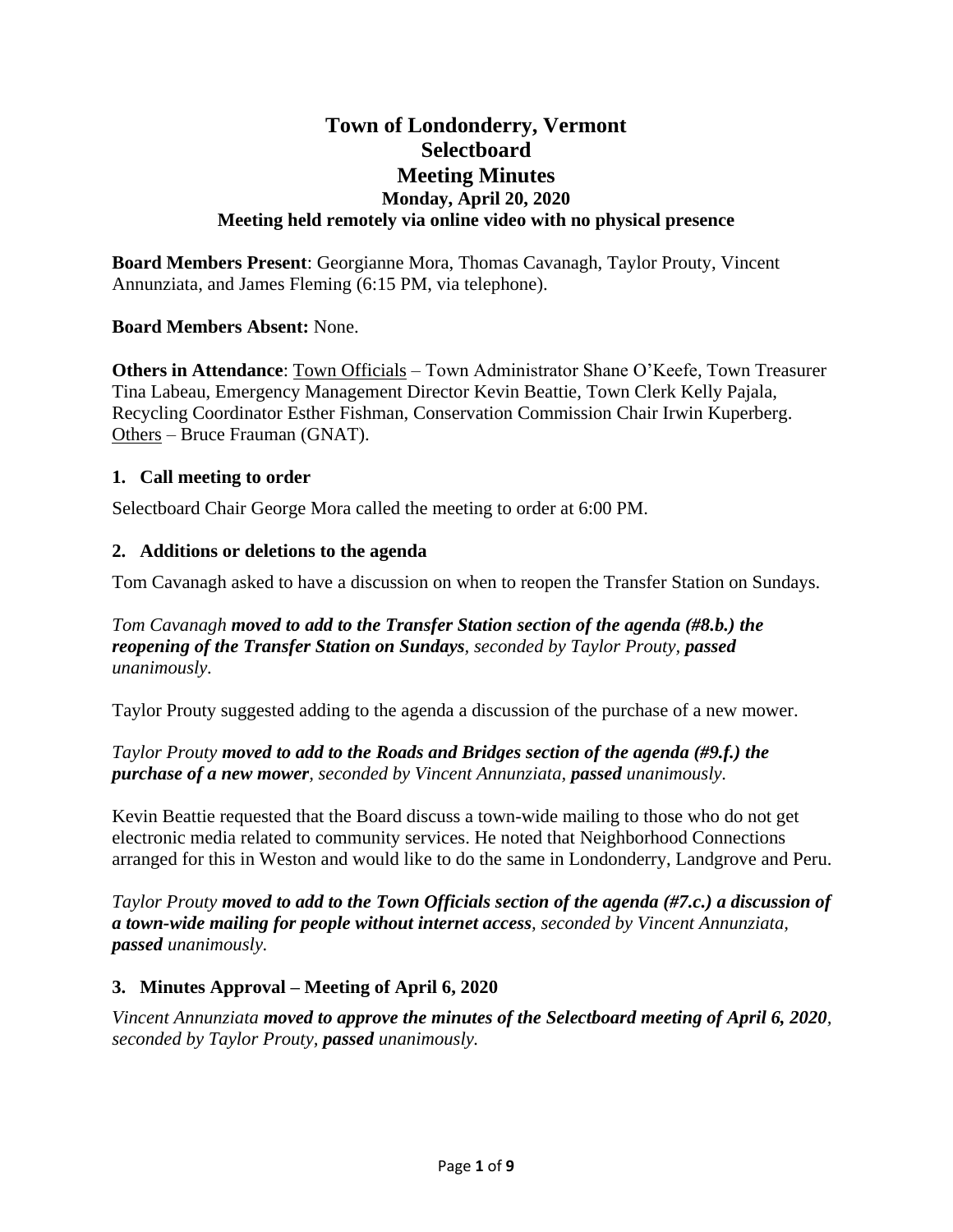## **4. Selectboard Pay Orders**

Pay orders were reviewed by the Board members. There would be single-source signing by the Board members. There was a brief discussion on the necessity to approve a motion for this matter. It was agreed that it was a best practice to do so.

*Taylor Prouty moved to approve the pay orders for payroll and accounts payable, seconded by Vincent Annunziata, passed unanimously.*

### **5. Announcements/Correspondence**

O'Keefe reminded the Board and those at home to complete the 2020 census if you haven't done so yet.

Correspondence included in the Board's meeting package was as follows:

- A 4/13/2020 letter of thanks to the Selectboard from Marge Fish of the Londonderry Volunteer Rescue Service for providing hand sanitizer, thanks especially to Kevin Beattie.
- A copy of a new caterer's license application submitted by Ski Magic, LLC for the Magic Mountain Ski Area

Tina Labeau, on behalf of Kelly Pajala, announced that Town Clerk's office is opening up for researchers on the following day, one person at a time by appointment.

Jim Fleming joined the meeting at 6:15 PM.

### **6. Visitors and Concerned Citizens**

Irwin Kuperberg mentioned that in the vicinity of Lowell Lake someone has placed stickers on Town parking signs and Lowell Lake signs stating "Locals Only", and that he removed them. He asked if the Board would be putting out a statement out on this. It was agreed that no action would be the best course of action at this time.

#### **7. Town Officials Business**

### **a. Emergency Management Director – COVID-19 response updates**

Emergency Management Director (EMD) Kevin Beattie briefed the Board on the COVID-19 pandemic and declared state of emergency. He noted that, while not an official Emergency Operations Center (EOC) opening with notice to the State of Vermont, a virtual EOC was opened on March 13, 2020 in collaboration with the Towns of Weston, Landgrove and Peru. An extensive email list of COVID-19 responders has been assembled and communications has been ongoing with those on the list.

He noted that there have been a number of response stages that we've gone through during this time and we're headed toward the recovery phase, but it will evolve slowly depebding on containment.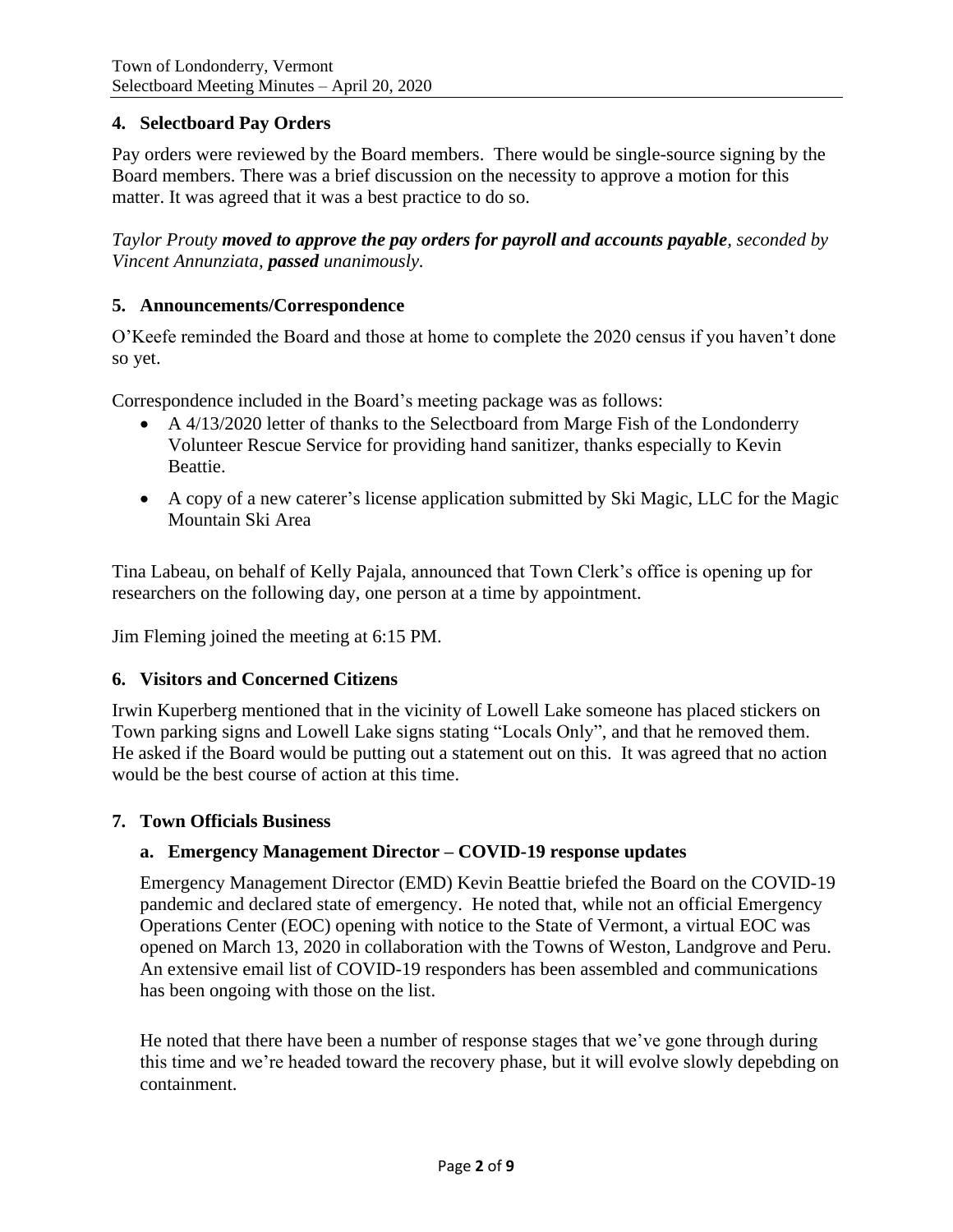Virus numbers state-wide are trending well he said, with the number of cases plateauing due to the efforts of the State and everybody else, and it would have been much worse if not for the many positive steps taken. He applauded the Governor and State staff on their management of the crisis.

Beattie reported that business operations directives have recently changed, with up to two people able to work together at this time, allowing some businesses to get back to business. Lodging restrictions are still in place. On local compliance, there has been lots of influx from out-of-staters which was somewhat problematic, but this has calmed down. Beattie mentioned issues with compliance with the 14-day quarantine orders, and with maintaining social distancing, and that a lot of time was spent on dealing with this. He noted that there were ways to report noncompliance, and the State Police visited with a few businesses.

He stated that everyone should assume that COVID-19 is in the community. He added that we're likely to be in a response phase until such time as there is a vaccine for the virus. There will be a lot of economic issues facing the community that we will all have to deal with, and many local organizations will need to work on this.

Beattie thanked Tom Cavanagh for donating masks that have gone to the rescue squad. Ten gallons of sanitizer was purchased and distributed to Town governments, first responders, Flood Brook, social service agencies and a bit to essential businesses, and two gallons are in reserve. There has been great success on getting masks locally, including many people making them, but there will be a long-term need going forward. Local compliance with wearing masks has been about 90% within town he stated, and 100% with business employers.

He noted that while the local parks are closed there are still no signs up discouraging their use, and mentioned that they are needed. Pajala indicated that this would be taken care of.

Beattie mentioned that there is a state-wide ban on burning brush, and discouraged anyone from engaging in dangerous recreational activities as emergency responders are unable to perform normal rescue functions and should not be put in harm's way unnecessarily.

## **b. Emergency Management Director – Discussion & update on Local Emergency Management Plan**

Beattie mentioned that the Local Emergency Management Plan requires an annual update after Town Meeting, and is due May 1st of the year.

*Vincent Annunziata moved to adopt the 2020 update of the Town of Londonderry Local Emergency Management Plan, and authorize the Selectboard Chair to execute any documents necessary for this action, seconded by Tom Cavanagh, passed unanimously.*

Beattie stated that he would submit it to the Windham Reginal Commission on behalf of the Town.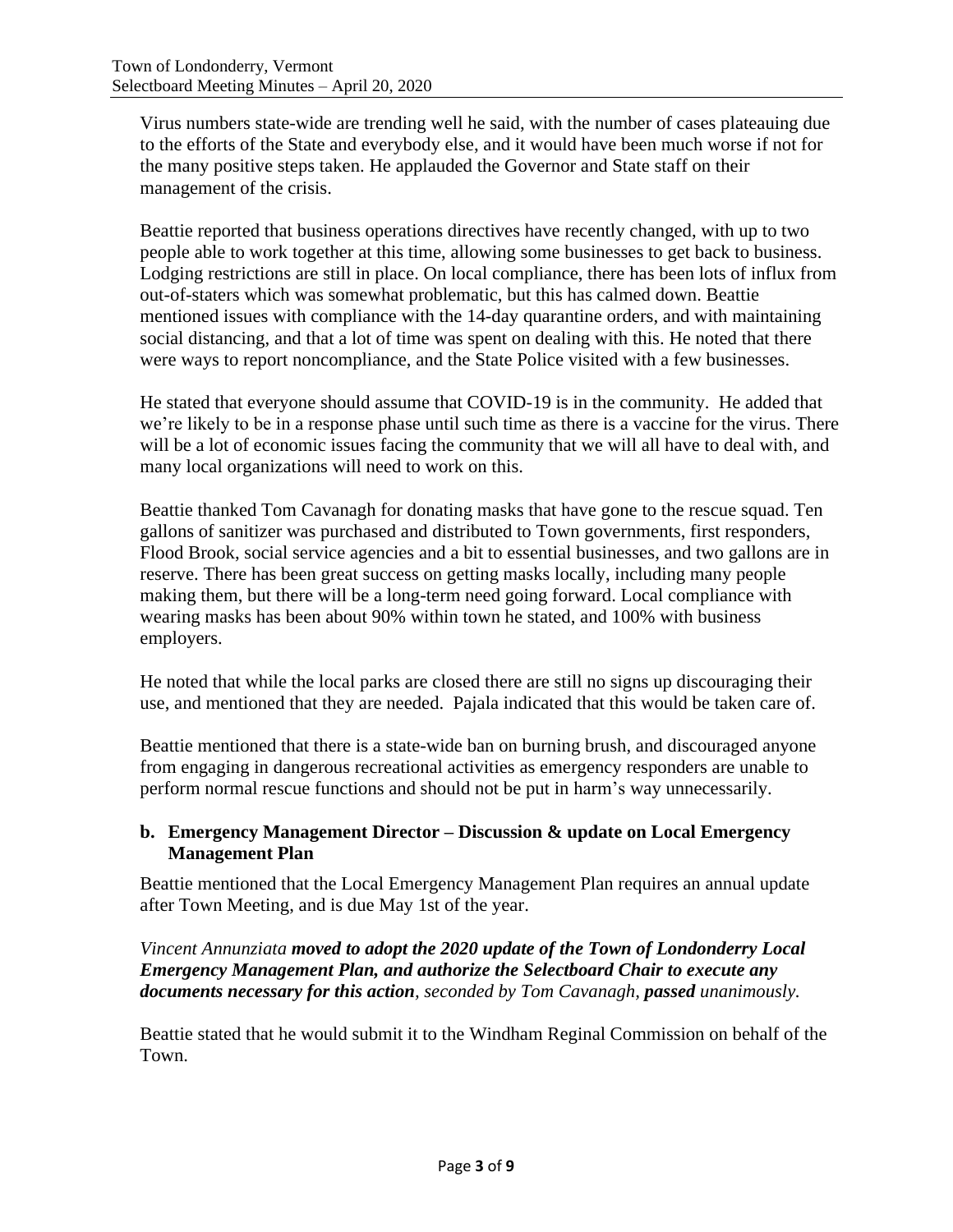## **c. Emergency Management Director -- Town-wide mailing for people without internet**

Beattie spoke to the Board about a letter or card he'd like to have sent out to those in the community without internet access to provide information on available assistance. It would be modelled on a letter sent to Weston residents put together by Nicole Wengerd of Neighborhood Connections, and would include information not just on response to the COVID-19 pandemic, but would include longer term recovery efforts to deal with loss of jobs and money, and other difficulties facing residents. He stated that the primary contact would be Emergency Management, but other contacts would be provided in the mailer. The Community Resilience Organization would run with this for the most part, and Bruce Frauman noted that something like this would benefit everyone in town.

The cost of the mailing was not immediately available. Labeau noted that there are roughly 1,700 tax bills mailed out, but that includes non-residents. Beattie assumed that the number to be mailed was about 900. It was mentioned that there were 1,420 postal delivery locations, and that the cost of delivery could be pro-rated with the other communities.

## *Taylor Prouty moved to have Georgianne Mora review and sign a town-wide mailing regarding contacts during the pandemic on behalf of the Board, with Emergency Management Director Kevin Beattie to co-sign it, seconded by Vincent Annunziata, passed unanimously.*

Frauman noted that Community Resilience Organization funds and Emergency Management Director funds were available for this effort. Labeau reminded the Board that the Town had received a \$1,000 donation, and it was the feeling that this effort would be a good use of the contributed funds.

Reimbursement to the Town for supplying hand sanitizer to neighboring communities was discussed. Beattie will bring this up with the other EMDs.

### **d. Discuss Town Constable positions [17 V.S.A. §2646(7)]**

Because no one was elected to the position at the recent Town Meeting, previously elected Constable Roger Sheehan remains in office. It was noted that Sheehan was moving out of town and therefore the position will be vacant until he leaves or resigns. Once there is a vacancy a 10-day notice of the vacancy is required.

Beattie stated that he is willing to take on this position to the next Town Meeting. O'Keefe mentioned that the Constable position can be appointed by the Selectboard if approved by the Voters at Town Meeting, and suggested putting this on the Town Warning for next year. Mora noted that we should stand by until the Town receives word from Sheehan.

## **e. Town Treasurer – Year-to-date budget review and COVID-19 budget considerations**

Labeau noted that the Town has expended 83% of the budget while at 75% of the fiscal year, but that there are many expenses that take place early in the year to explain this, and felt that we're doing pretty well.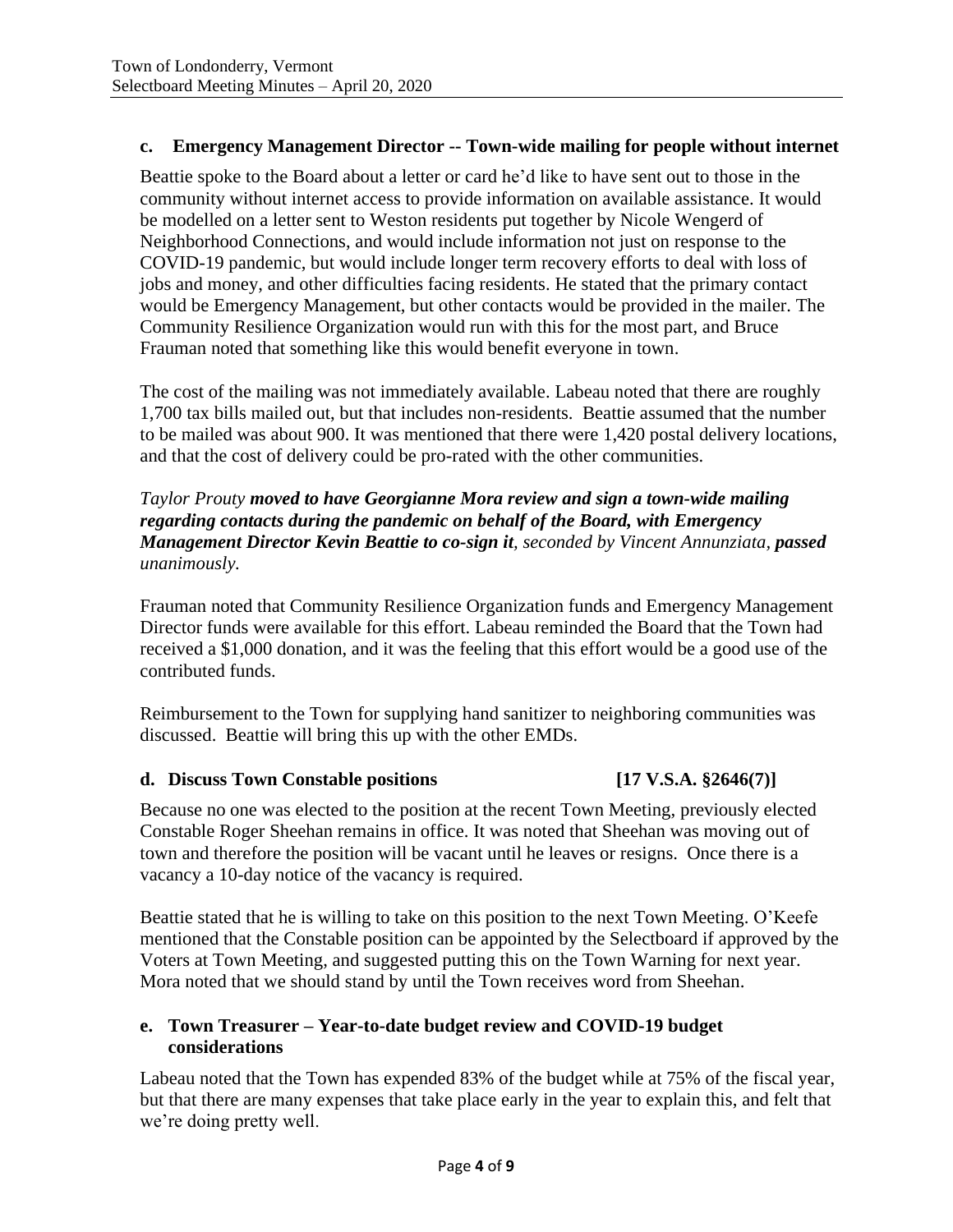She spoke about a list of potential cuts or and areas where we can hold off on spending. She had originally included paving as a place to save but has since learned that paving is proposed to begin next week. It was agreed that the Town should not be putting off paving to the next year. She felt there an opportunity to save about \$60,000, and noted that there have not been many expenditures of late. She said that revenue from the Transfer Station was looking good, and that taking payment via credit card has worked very well.

It was noted that about 500 of the1,700 tax bills are paid through escrow.

Labeau noted that the Listers office has mentioned that all is going well with the Grand List. She noted her concern about having to pay the school its annual payment without having to borrow funds. O'Keefe noted that the Legislature may be working on a fix for that. Kelly Pajala noted that things were not looking good for municipalities, particularly with the education payment obligation.

### **8. Transfer Station/Solid Waste Management**

### **a. Updates**

Cavanagh mentioned that the staff continues to do a great job.

### **b. Reopening Transfer Station on Sundays**

He noted that there is an applicant for the part-time Sunday position, and inquired of the Board whether we should consider reopening on Sundays. It was the feeling that if the candidate was to be hired then reopening could be considered sooner as opposed to later.

It was agreed that Cavanagh and Fishman would interview the applicant and then, if they are able to recommend the candidate, come back at the next meeting to interview with the Board.

### **9. Roads and Bridges**

### **a. Updates**

Labeau mentioned that the Board should decide on whether to proceed with the continuation of the FY20 paving. Prouty mentioned that because of the delay the contractor is willing to renegotiate the contract price for the work, or be flexible with the required work to save on cost. The proposed paving is for Landgrove Road.

Beattie mentioned that all municipal projects receiving State funding are presently on hold, and because there is paving money from the State the Town should check with the VTrans District 2 office before proceeding with the paving work. O'Keefe agreed and said he'd handle this. O'Keefe also mentioned that he was in the process of preparing the bid package for FY21 paving.

There was discussion about the culvert inventory prepared in 2013, and when it could be updated through the Windham Regional Commission. It was agreed that this should be done soon and O'Keefe will contact WRC to initiate this effort. Road Foreman Josh Dryden will review the existing culvert list and update information on some of the most troubling locations. Beattie remined the Board that there is a georeferenced map of the culverts.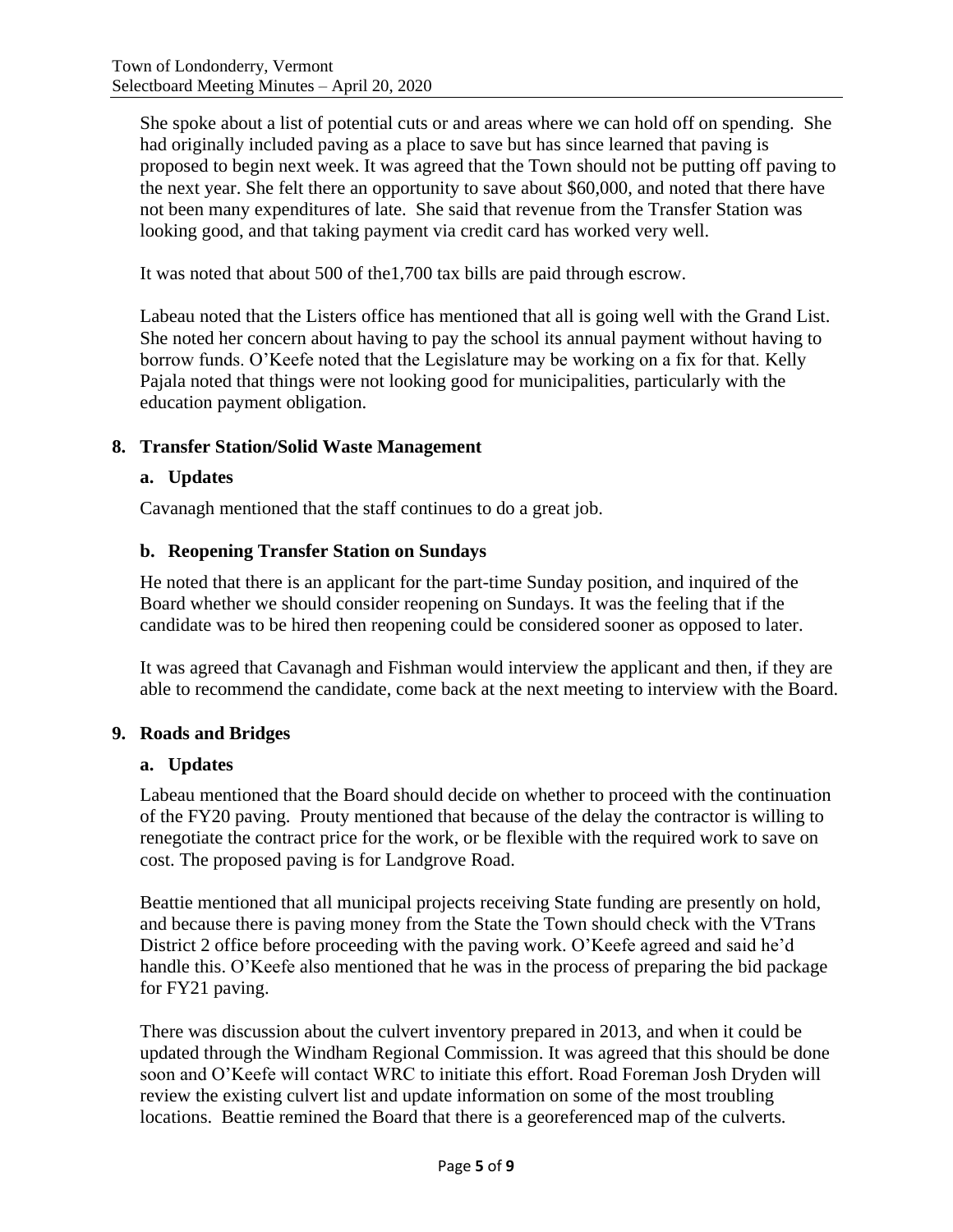Regarding the salt/sand shed, Prouty reported that he has inspected the structure, that a truck damaged the top of the opening on salt side, and mentioned that it is likely just cosmetic damage and not structurally dangerous. He said it would be a big project to fix the damage and recommended holding off for the time being. He also noted that the loader backed into the concrete stem wall and the wall is now cracked. Prouty suggested that some markings could be placed on the structure and some safety and process training of staff implemented, and he'll speak to the Road Foreman on this. He noted that the damage was likely caused some time ago and not by existing staff. It was agreed that repair of the damage would be handled at a later date.

Fleming brought up an issue of increased use of the Town Office parking lot of late and suggested a "Children at Play" sign on Old School Street just below the crest of the hill. He also noted that those exiting the Town Office should stop before entering Old School Street. O'Keefe suggested a "slow please" sign at the exit of the parking lot.

Regarding repairs of the Town Office garage door, Prouty inquired of Fleming if he could assist with shimming the opening to accommodate the new door installation. Fleming agreed to help out.

## **b. Consider new request for boot drop – Ruck Up, Inc. (change to August 8, 2020)**

The Board briefly discussed a request to reschedule the Ruck-Up, Inc, boot drop.

*Taylor Prouty moved to rescind the Board's February 17, 2020 vote authorizing the annual Ruck Up, Inc. boot drop fundraiser on VT Route 11 in the vicinity of Hell's Peak Road, and instead authorize a rescheduled boot drop fundraiser for August 8, 2020 at the same location, with a rain date of August 9, 2020, subject to provision of proof of adequate liability insurance, seconded by Vincent Annunziata, passed unanimously.*

## **c. Authorize submittal of VTrans Municipal Highway Structures Grant application**

O'Keefe noted that the annual VTrans structures grant program is open for applications, and while the Town is not next on the list of recipient towns, he feels that it makes sense to apply in case other communities are not able to submit applications. After discussing road structure needs with Prouty and Josh Dryden, it is recommended that replacement of culvert #12 on Spring Hill Road be considered for this program. Prouty confirmed that the culvert is rusted, particularly on the bottom, and the road surface is broken up. Beattie noted that it may be that a box culvert is the only solution.

*Tom Cavanagh moved to authorize the Town Administrator to submit an application for funding under the VTrans Municipal Highway Grant program for replacement of culvert #12 on Spring Hill Road, seconded by Taylor Prouty, passed unanimously.*

## **d. Consider bids for a new Highway Department vehicle**

The Board reviewed bids provided by the Road Foreman for a new replacement vehicle, which was voted at the most recent Town Meeting. Prouty spoke to each and noted that the truck from Ford of Claremont, NH is on the lot and available, and the dealer said it would lease the truck to the Town and take payment this July. The other trucks would not be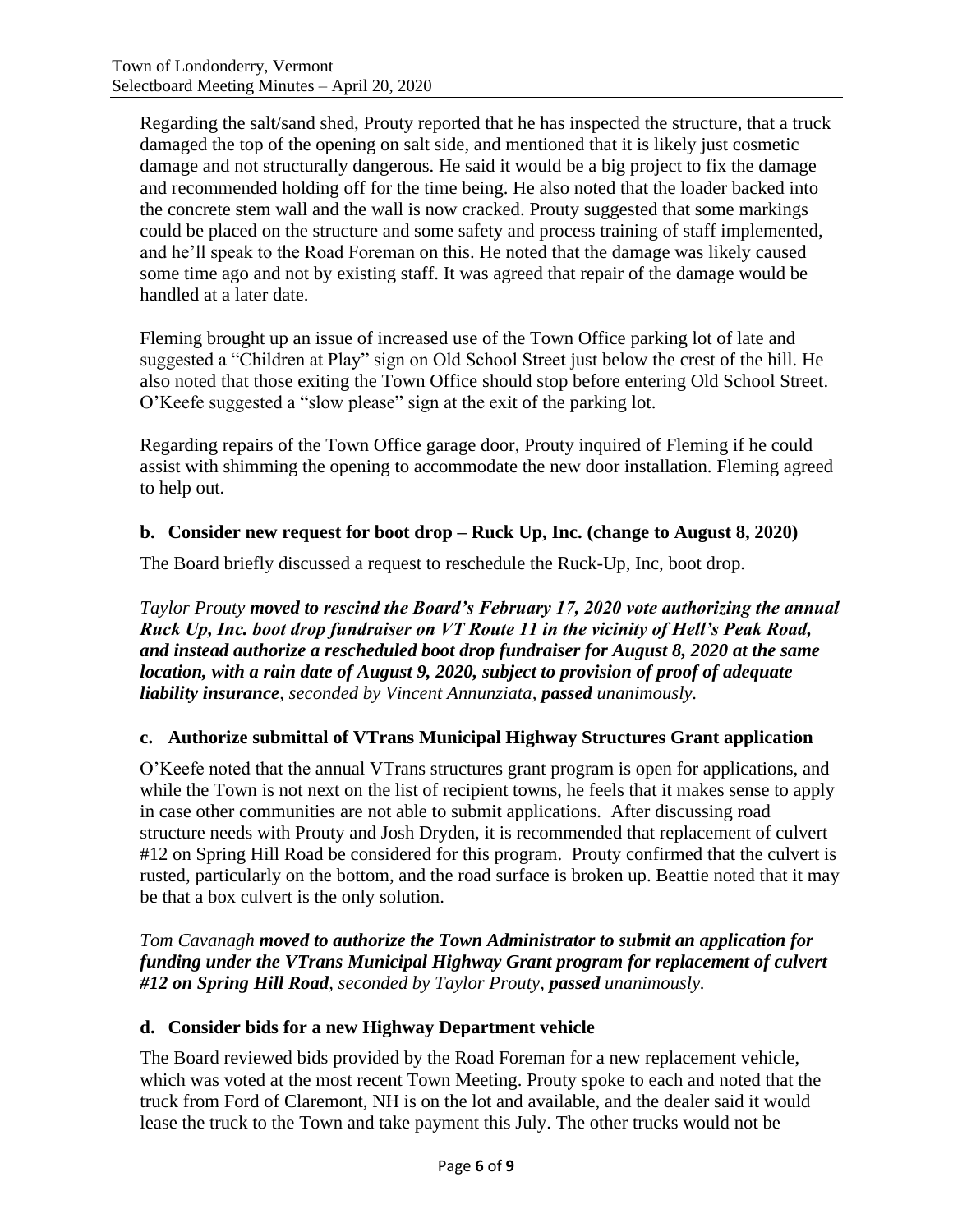available until the fall at best and did not have the same desired features. The truck from John C. Stewart Ford would be the least expensive by about \$3,000. Prouty also noted that the Road Crew members are using their own vehicles for work purposes and the immediate purchase would help alleviate this condition. The Claremont dealership was the only one to offer a trade-in on the old Ford 550, offering \$2,500, and provided a big municipal discount to the Town. It was the consensus that the vehicle available now was the best overall deal.

*Taylor Prouty moved to waive the bid process specified in the Town Purchasing Policy and accept the bid from Claremont Ford in the amount of \$39,434 for a new Highway Department vehicle, and to authorize the Town Treasurer to execute all necessary documents to purchase and register the vehicle, seconded by Tom Cavanagh, passed unanimously.*

## **e. Consider application(s) for excess vehicle weight permits [23 V.S.A. §1400a]**

The Board reviewed applications for overweight vehicle permits.

*Taylor Prouty moved to approve excess weight permits for the following companies and authorize the Town Administrator to sign the application forms on behalf of the Town: David Chaves Excavating, Inc. & DF Transportation, LLC, seconded by Tom Cavanagh, passed unanimously.*

## **f. Purchase of new mower**

Prouty noted that he had spoke with Kelly Pajala of the Parks Board on this, and noted that the Josh Dryden has received three separate proposals for mowers: one from Brown Enterprises in Londonderry, one from Benny's in Chester and one from John Deere. It was noted that the unit from John Deere was very expensive, and the one from Benny's was less cost by a few hundred dollars but had a suspension setup that was not desired. The unit from Brown's was felt to be the best fit.

Labeau noted that the riverside park fund paid for the last mower and it was Pajala's recommendation that the fund be used to pay for this new one. She mentioned that the Town spent \$5,000 to contract mowing last year, and added that there appears to be \$83,000 in the fund and the unit proposed for purchase would cost \$7,350.

*Taylor Prouty moved to purchase a new mower from Brown's for \$7,350, using funds from the riverside park fund, seconded by Jim Fleming, passed unanimously.*

Fleming noted that it was good practice to spend Town funds locally.

### **10. Old Business**

## **a. WRC Regional Broadband initiative – Update**

Mora noted that an email was received from the WRC on the Windham Regional Broadband Project requesting input on moving the project forward during the pandemic. Specific questions were:

• Is it appropriate to move forward with a Zoom call/webinar at this time?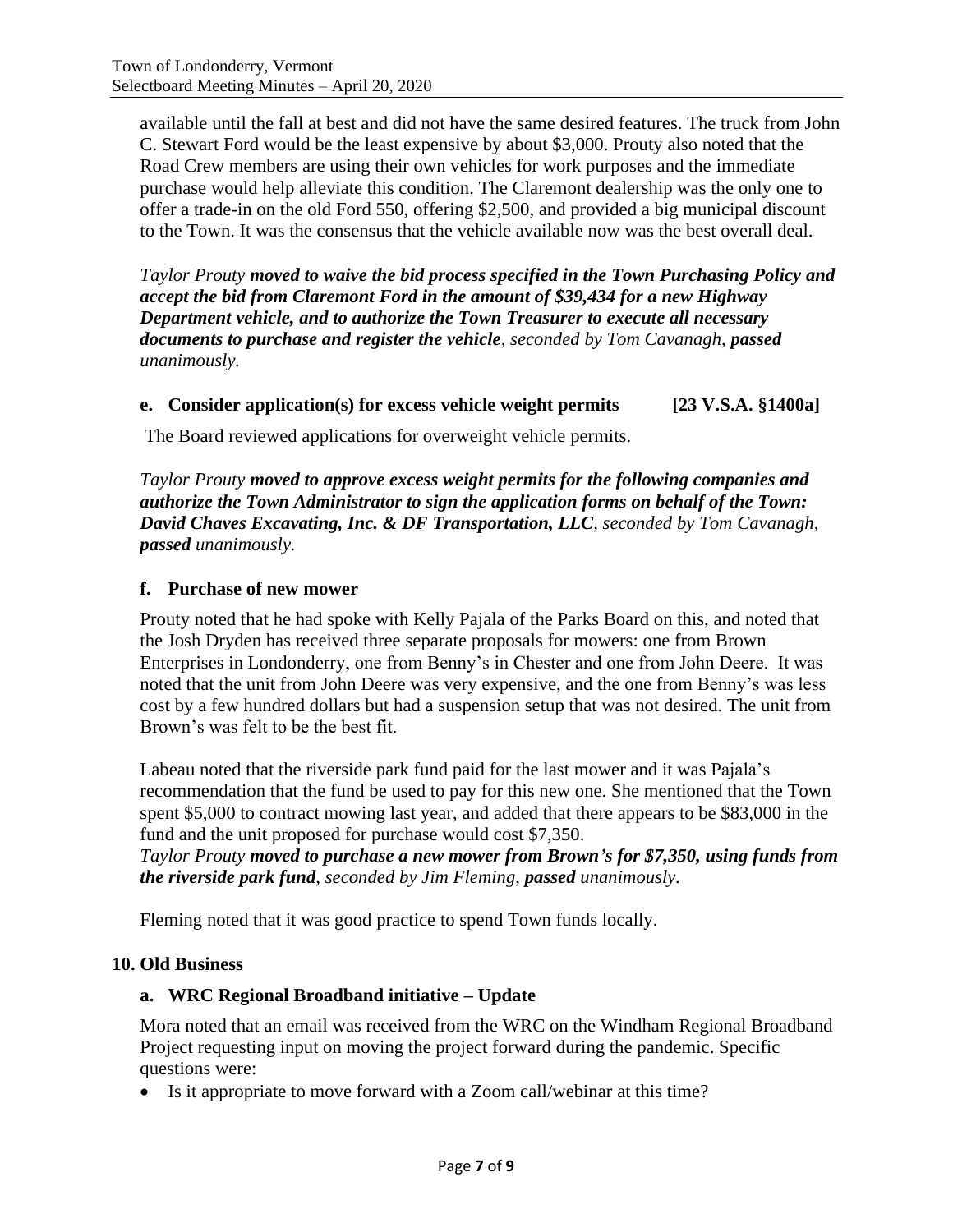- Please let us know if your community feels comfortable with sticking to the original business plan completion schedule.
- Is it likely that your town will choose to join a CUD when it's able to engage the public to make that decision?

It was the consensus of the Board that Mora should contact the Windham Regional Commission indicating that the answer to all the questions for the Londonderry is "yes".

## **b. Feral Swine monitoring on Town property**

Following up on the discussion at the previous meeting, Kuperberg described information received from the USDA related to the baiting stations for the feral swine research, noting that it is unlikely that bear would be attracted to them due to small quantity of bait corn. It was agreed that baiting would not be done at the Transfer Station due to bear issues and that the bait stations should be labelled.

*Taylor Prouty moved to move to authorize the USDA Wildlife Services to conduct feral swine research on the following Town-owned properties for a period of one year, and authorize the Town Administrator to execute documentation authorizing such use on behalf of the Board: 1) Transfer Station land, Parcel 103010.100, 40 acres (on map 2); 2) Custer Sharp/Middletown Road land, Parcel 062024.100, 25 acres (on map 14); and, 3) Shamburg Property, Parcel 073008.000, 101.7 acres (on map 14), seconded by Tom Cavanagh, passed unanimously.*

## **c. Zoning Bylaw amendment – Section 402 – set public hearing date**

O'Keefe noted that the Board had received the proposed Zoning Bylaw amendment from the Planning Commission at the March 16, 2020 meeting, but due to the need to expedite the meeting the discussion when to hold a meeting was passed over. He recommended holding the public hearing on May 18, 2020.

*Taylor Prouty moved, with regard to the proposed Zoning Bylaw amendment related to Section 402, Access and Frontage Requirements, filed by the Planning Commission along with the associated report in keeping with 24 V.S.A. section 4441(g), and accepted by the Board on March 16, 2020, to hold a public hearing, as required under 24 V.S.A. section 4442(a), on May 18, 2020 at or about 6:00 PM, and direct the Town Administrator to ensure proper public notice of the hearing, seconded by Vincent Annunziata, passed unanimously.*

## **11. New Business**

**a. 2nd Class Liquor License – Derry Downtown, Limited, DBA Derry Downtown, Limited**

*Tom Cavanagh moved to approve a 2nd Class Liquor License for Derry Downtown, Limited, doing business as Derry Downtown Limited, related to property located at 2116 VT Route 11 (North Main Street), seconded by Vincent Annunziata, passed unanimously.*